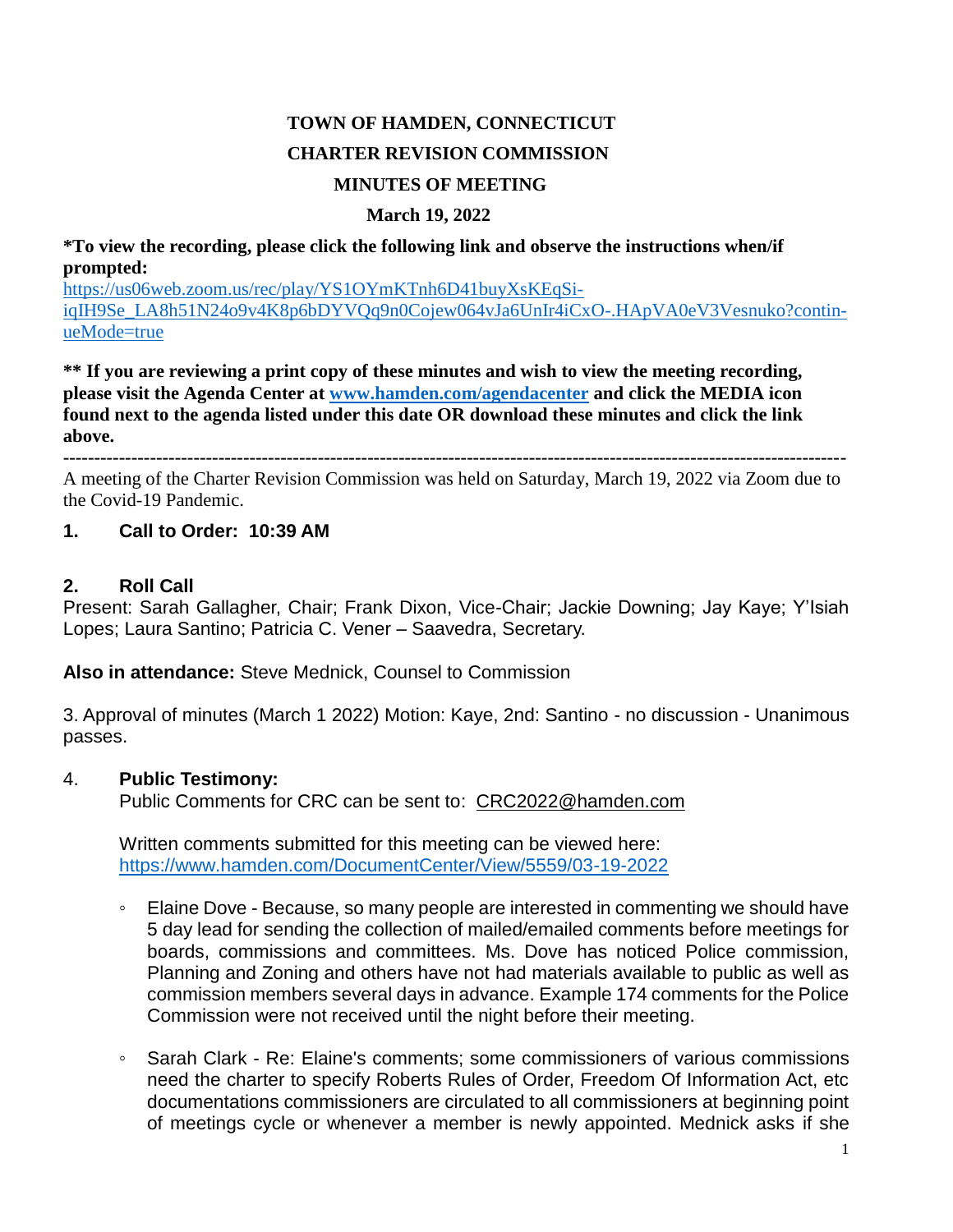wants training and Clark says that would be great! Her proposal is that language about boards and commissions include a requirement that FOIA documentation and Robert's Rules of Order be given to all new members of commissions and that there be refresher courses yearly or so.

- Diane Hoffman Supports the above two comments saying that these will help professionalize development of commissioners.
- Lawrence Rosenthal (formerly in energy and climate change commission) (and Cal Shepard) - re: review of Roberts Rules - He did receive these from the Town Clerk when he joined a commission several years ago. Given we are all involved in commissions - these reviews should be ongoing. Would like a requirement that members of a commission have a max number of days for allowed absence. They have some that have missed more than 50% of meetings. There's nothing they can really do about that. The chair at least should have some recourse to get rid of that person.
- Mednick describes a removal provision (7-1.E) We have added a clause that persistent absence is grounds for removal. Can be by Ordinance or individual commissions can themselves adopt Standards of their own and the can ask Mayor to commence discharge of a member. On lack of performance is stated as a "misconduct" because "lack of performance" is too broad.
- Cal Shepard Veterans commission currently the way appointment process goes, documents go to Town Clerk then Mayor; Requests that the town clerk forward applications to Commissions Chairs so they can approve or not.
- Elaine Dove Comments on commission attendance believes charter specifies 3 consecutive meetings as a standard of attendance. Had a member not show up for 2 years running. And someone else did just the bare minimum of attendance. She feels people should have a percentage requirement. Process of dismissal should be clear.
- Steve replies that the Charter does not actually specify any time period.
- Sarah Clark re: supports Ms. Dove's comments on backup materials. Once a commission has established rules it should be posted on website in interests of transparency.
- Lawrence Rosenthal Raises the point of minutes recalling they record time of start of meetings, the attendees are listed. Thus have record of people who attend or not.
- Dan Garrett RE: will his comments in email be addressed today and he advises that he may need to elaborate on it later. Further explains how this played out in New Haven to the detriment of the Democratic Party.

### 11:14 comments closed

#### 5. **Agenda**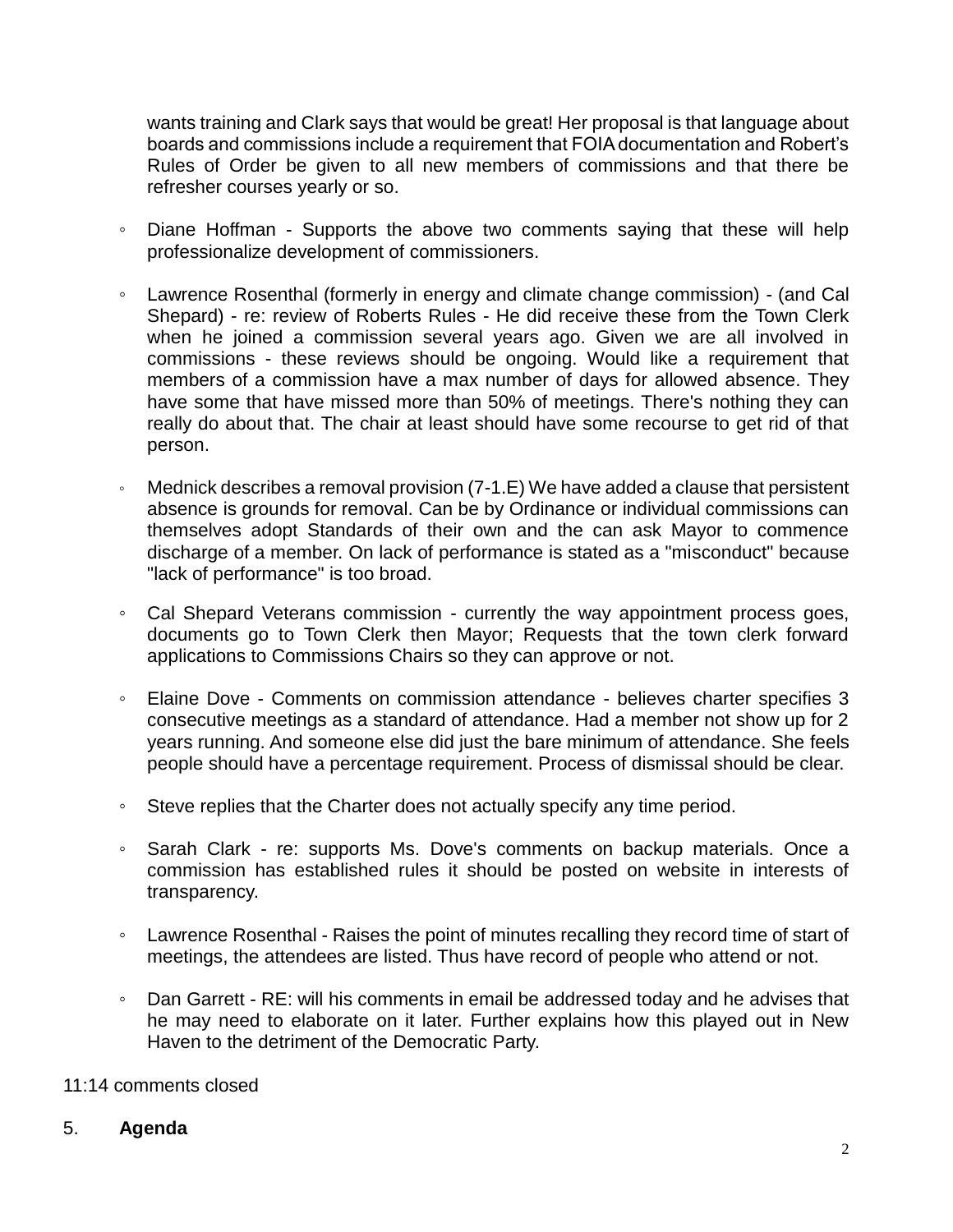- Response from Jay Kaye to comments re: documentation for commissioners from their commissions: are there state regulations regarding that? Mednick mentions FOI standards - LC has a deadline for submissions before meetings. Member of board or commission can ask for recess of meeting so that members can peruse documents (48 hours). Any standard can be est. but if it's too strict it will be too inflexible. In 7-B we can state "need a rule regarding X" and the commissions have to establish standards.
- *Chapter VII* Boards and Commissions (Public Comment; Meeting frequency; Assignment of Clerks; Electronic Access; Appointment Authority and time–frame for Appointments; Twelve-year limits for services on Boards and Commissions; District and Geographic Representation and Diversity Requirements; and Outreach)
	- 7- 1A. Charter should explain to public what roles commissions and boards are. eg, regulatory, policy, etc types of boards and commissions. B discusses numbers of members and expansion and contraction by ordinance based on districts and redistricting.
	- 7-2. Language includes rules discuss comments, frequency of meetings, attendance requirements, etc.
		- Clerk requirement area should include requirement that clerk be responsible for training/distribution of FOI, RRR, or whatever operating rules are in use, for commissioners (especially new ones). Should be in 7-K (Role of TC).
		- Background Public access in section
		- Things for Mednick to work with: time for Commission/Board members to review background materials; Documentation for Public to review after meetings
		- Section C time frames for Mayoral appts. Standards for case of LC rejecting mayoral appointments and so forth. New: 12 yr cap on service on Boards and Commissions.
			- Downing Conflict restrictions? Mednick Finance commission, Board of Ethics, Police Commission and at least another political party officer and a few others cannot go on these boards and commissions. We can look at the party restrictions next meeting (brought up by D Garrett).
			- Group discussion of term limits and non-voting members. Downing finds the "non-voting" aspect questionable and unnecessary.
				- **Kaye moves to strike transition provision from 7-1C(4) Santino 2 Vote - Passes**
			- Mednick: Subsections D and E (Vacancy and Removal) Resignations that may not necessarily be written. Especially worrisome if Chair says Y resigned and Y says, "No I didn't." But if someone doesn't show up they can just be removed. Persistence absence should be dealt with by Group rules.
				- Lopes and Kaye suggest a removal commission.
				- Santino and Vener-Saavedra feel a Removal Commission would be overkill. The commission chair and clerk should be able to communicate and resolve the absentee problem.
				- Downing likes being more prescriptive about this issue but a Commission may not be the right answer. Define this as part of the role of the chair and the chain of action. Possibly in 7-K.